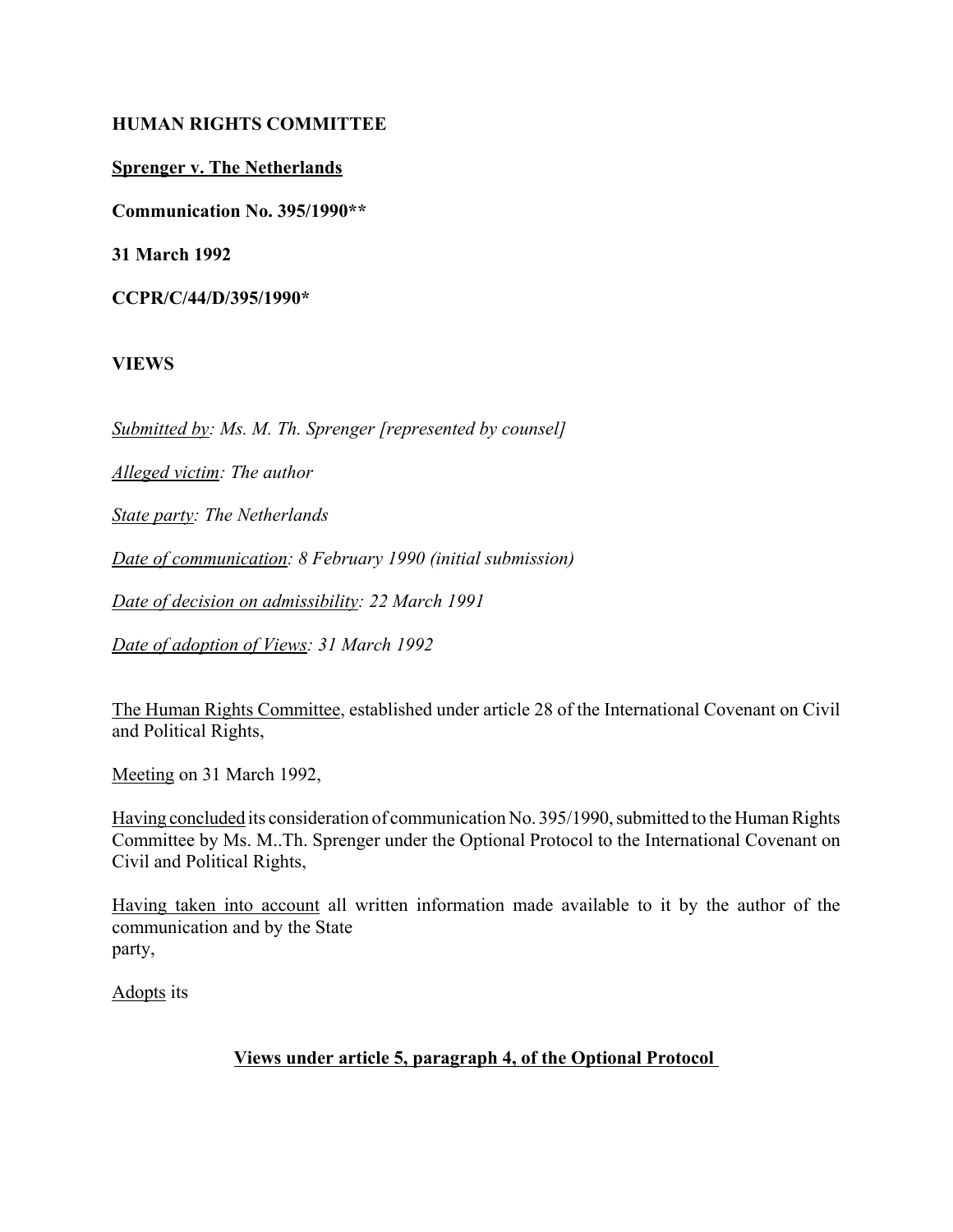#### The facts as submitted by the author:

1. The author of the communication is Ms. M. Th. Sprenger, a citizen of the Netherlands, residing in Maastricht, the Netherlands. She claims to be a victim of a violation by the Netherlands of article 26 of the International Covenant on Civil and Political Rights.

2.1 The author received unemployment benefits under the Dutch Unemployment Benefits Act until 20 August 1987. At that date, the maximum benefits period came to an end. As a result of the termination of her benefits payment, her public health insurance also expired, pursuant to the Health Insurance Act. The author then applied for benefits pursuant to the State Group Regulations for Unemployed Persons, under which she would be equally entitled to public insurance under the Health Insurance Act.

2.2 The author's application was rejected on the grounds that she cohabited with a man whose income was higher than the benefits then applicable under the State Group Regulations for Unemployed Persons. Her companion was, through his employment, insured under the Health Insurance Act. Under article 4, paragraph 1, of the Health Insurance Act, the spouse of an insured person may also be insured if she is below 65 years of age and shares the household, and if the insured person is considered as her, or his, breadwinner. The author explains that she had lived with her companion since October 1982 and that, on 8 August 1983, they formally registered their relationship by notarial contract, providing for the shared costs of the common household, property and dwelling.

2.3 The author's application for registration as a co-insured person with her partner was rejected by the regional social security body on 4 August 1987, on the ground that the Health Insurance Act did not provide for co-insurance to partners other than spouses. In this context, the author stresses that the very circumstance that she shares a household with her partner prevents her from receiving benefits under the State Group Regulations for Unemployed Persons, by virtue of which she herself would be insured under the Health Insurance Act, in which case the question of co-insurance would never have arisen.

2.4 On 3 February 1988, the Board of Appeal (Raad van Beroep) quashed the decision of 4 August 1987, stating that the discrimination between an official marriage and a common law marriage constituted discrimination within the meaning of article 26 of the Covenant. The judgment was in turn appealed by the regional social security board to the Central Board of Appeal (Centrale Raad van Beroep) which, on 28 September 1988, ruled that the decision of 4 August 1987 did not contravene article 26 of the Covenant. In its decision, the Central Board of Appeal referred to the decision of the Human Rights Committee in communication No. 180/1984, Danning v. the Netherlands 1/ in which it had been held that, in the circumstances of the case, a difference of treatment between married and unmarried couples did not constitute discrimination within the meaning of article 26 of the Covenant.

2.5 The author states that the Health Insurance Act has been amended and that it recognizes the equality of common law and official marriages as of 1 January 1988.

The complaint: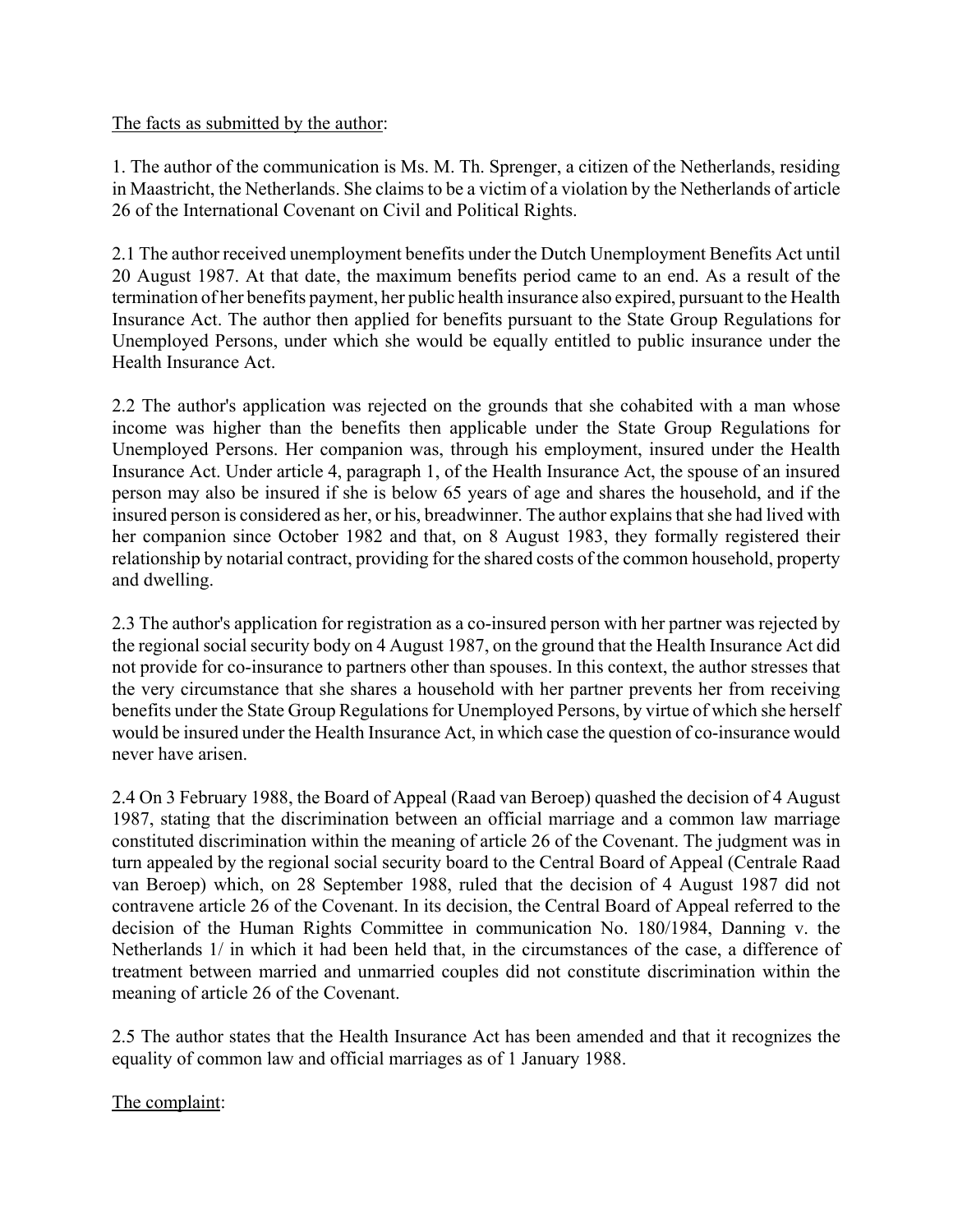3. The author claims that she is a victim of a violation by the State party of article 26 of the Covenant, because she was denied co-insurance under the Health Insurance Act, which distinguished between married and unmarried couples, whereas other social security legislation already recognized the equality of status between common law and official marriages.

# The Committee's admissibility decision:

4.1 At its forty-first session, the Committee considered the admissibility of the communication. It noted that the State party had not raised any objection to the admissibility of the communication and it ascertained that the same matter was not being examined under another procedure of international investigation or settlement.

4.2 On 22 March 1991, the Committee declared the communication admissible in respect of article 26 of the Covenant.

# The State party's explanations and the author's comments thereon:

5.1 In its submission, dated 15 November 1991, the State party argues that the differentiation between married and unmarried persons in the Health Insurance Act does not constitute discrimination within the meaning of article 26 of the Covenant. In this context, it refers to the Committee's Views in communication No. 180/1984.

5.2 The State party contends that, although the author has entered into certain mutual obligations by notarial contract, considerable differences between her status and that of a married person remain. The State party states that the Civil Code imposes additional obligations upon married persons, which the author and her partner have not taken upon themselves; it mentions inter alia the imposition of a maintenance allowance payable to the former spouse. The State party argues that nothing prevented the author from entering into the legal status of marriage, subsequent to which she would have been entitled to all corresponding benefits.

5.3 The State party submits that it has at no time taken any general decision to abolish the distinction between married persons and cohabitants, and that it has introduced equal treatment only in certain specific situations and on certain conditions. It further submits that each social security law was reviewed separately with regard to the introduction of equal treatment between married persons and cohabitants; this explains why in some laws equal treatment was incorporated sooner than in others.

6.1 In her reply to the State party's submission, the author submits that the differences between married and unmarried couples should be seen in the context of family law; they do not affect the socio-economic circumstances, which are similar to both married and unmarried couples.

6.2 The author further submits that the legal status of married couples and cohabitants, who confirmed certain mutual obligations by notarial contract, was found to be equivalent by the courts before. She refers in this context to a decision of the Central Board of Appeal, on 23 November 1986, concerning emoluments to married military personnel. She further contends that, as of 1 January 1987, equal treatment was accepted in almost all Dutch social security legislation, except for the Health Insurance Act and the General Widows and Orphans Act.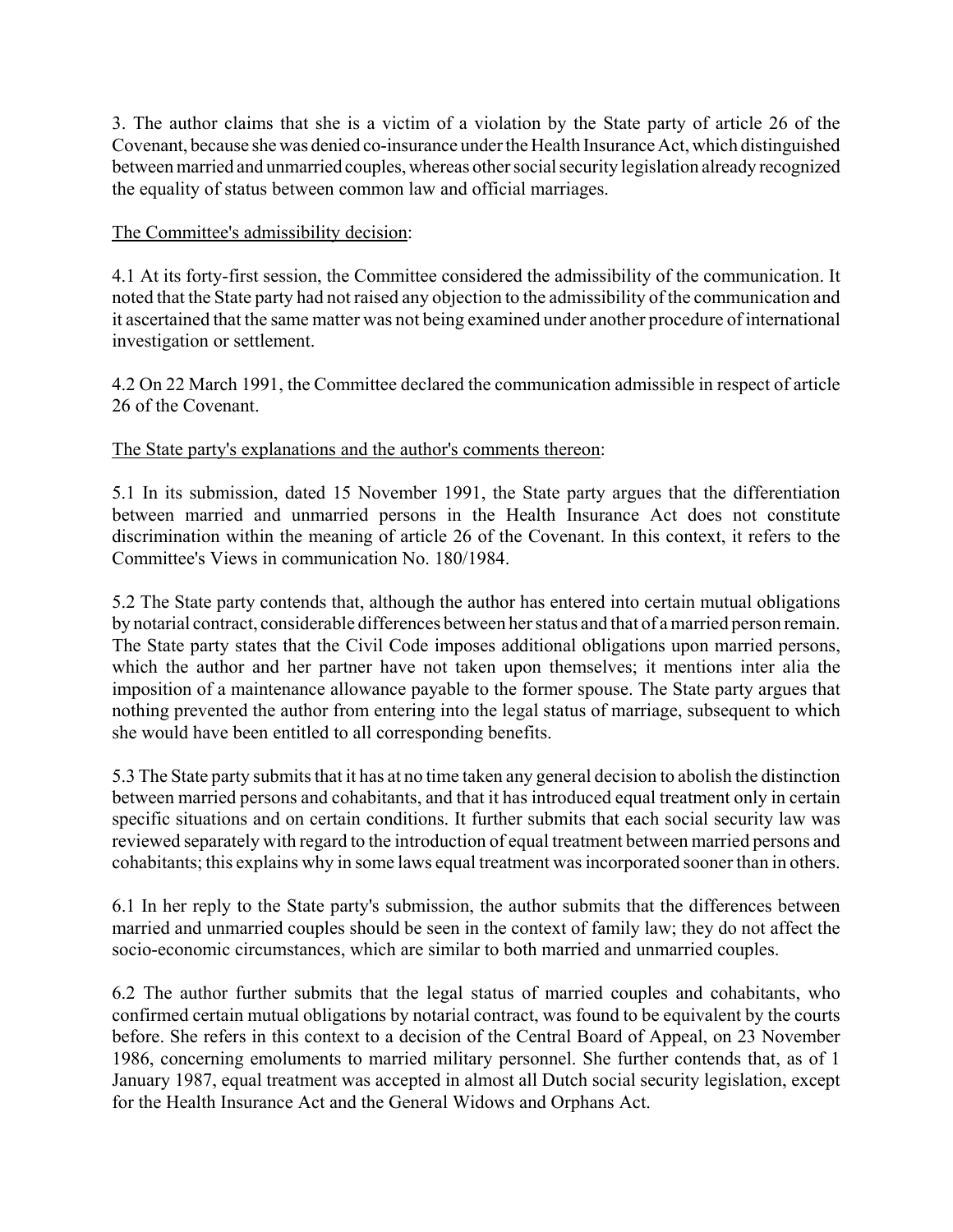# Consideration on the merits:

7.1 The Human Rights Committee has considered the present communication in the light of all the information made available to it by the parties, as provided in article 5, paragraph 1, of the Optional Protocol.

7.2 The Committee observes that, although a State is not required under the Covenant to adopt social security legislation, if it does, such legislation must comply with article 26 of the Covenant. Equality before the law implies that any distinctions in the enjoyment of benefits must be based on reasonable and objective criteria. 2/

7.3 In the instant case, the State party submits that there are objective differences between married and unmarried couples, which justify different treatment. In this context the State party refers to the Committee's Views in Danning v. the Netherlands, in which a difference of treatment between married and unmarried couples was found not to constitute discrimination within the meaning of article 26 of the Covenant.

7.4 The Committee recalls that its jurisprudence permits differential treatment only if the grounds therefore are reasonable and objective. Social developments occur within States parties and the Committee has in this context taken note of recent legislation reflecting these developments, including the amendments to the Health Insurance Act. The Committee has also noted the explanation of the State party that there has been no general abolition of the distinction between married persons and cohabitants, and the reasons given for the continuation of this distinction. The Committee finds this differential treatment to be based on reasonable and objective grounds. The Committee recalls its findings in Communication No. 180/1984 and applies them to the present case.

7.5 Finally, the committee observes that the decision of a State's legislature to amend a law does not imply that the law was necessarily incompatible with the Covenant; States parties are free to amend laws that are compatible with the Covenant, and to go beyond Covenant obligations in providing additional rights and benefits not required under the Covenant.

8. The Human Rights Committee, acting under article 5, paragraph 4, of the Optional Protocol to the International Covenant on Civil and Political Rights, is of the view that the facts before it do not disclose a violation of any article of the International Covenant on Civil and Political Rights.

[Done in English, French, Russian and Spanish, the English text being the original version.]

# Notes

\*/ Made public at the request of the Human Rights Committee

\*\*/ An individual opinion by Messrs. N. Ando, K. Herndl and B. Ndiaye is appended to the present document.

1/ L.G. Danning v. the Netherlands, Views adopted on 9 April 1987.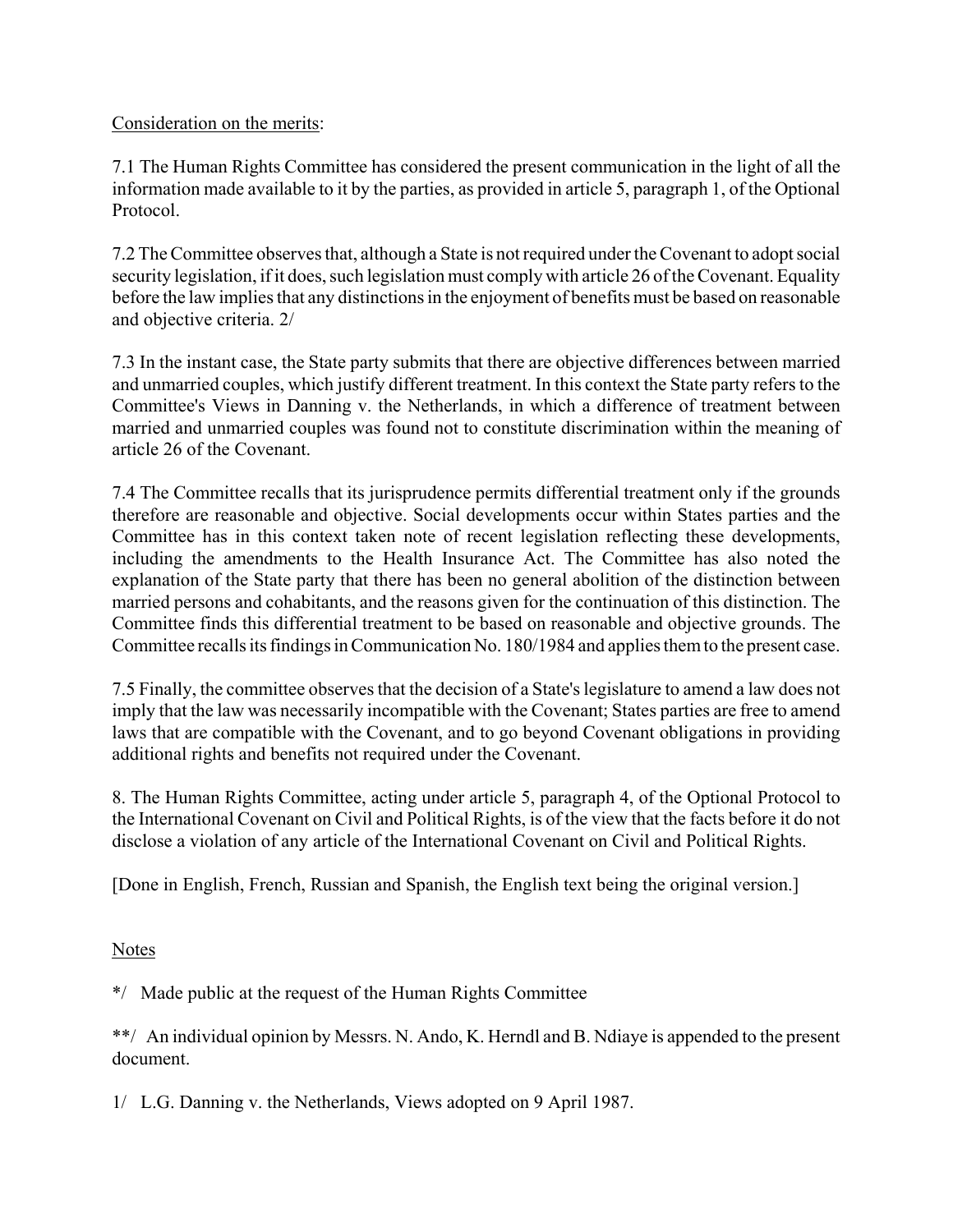2/ See Broeks v. the Netherlands, communications No. 172/1984, and Zwaan-deVries v. the Netherlands, communication No. 182/1984, Views adopted on 9 April 1987.

# **Appendix**

Individual opinion of Messrs. Nisuke Ando, Kurt Herndl and Birame Ndiaye pursuant to rule 94, paragraph 3, of the Committee's rules of procedure, concerning the Committee's Views on Communication No. 395/1990, M. Th. Sprenger v. the Netherlands.

We concur in the Committee's finding that the facts before it do not reveal a violation of article 26 of the Covenant. We further believe that this is an appropriate case to expand on the Committee's rationale, as it appears in these Views and in the Committee's Views in Communications Nos. 180/1984, Danning v. the Netherlands and 182/1984, Zwaan-de-Vries v. the Netherlands. 1/

While it is clear that article 26 of the Covenant postulates an autonomous right to non-discrimination, we believe that the implementation of this right may take different forms, depending on the nature of the right to which the principle of non-discrimination is applied.

We note, firstly, that the determination whether prohibited discrimination within the meaning of article 26 has occurred depends on complex considerations, particularly in the field of economic, social and cultural rights. Social security legislation, which is intended to achieve aims of social justice, necessarily must make distinctions. While the aims of social justice vary from country to country, they must be compatible with the Covenant. Moreover, whatever distinctions are made must be based on reasonable and objective criteria. For instance, a system of progressive taxation, under which persons with higher incomes fall into a higher tax bracket and pay a greater percentage of their income for taxes, does not entail a violation of article 26 of the Covenant, since the distinction between higher and lower incomes is objective and the purpose of more equitable distribution of wealth is reasonable and compatible with the aims of the Covenant.

Surely, it is also necessary to take into account the reality that the socio-economic and cultural needs of society are constantly evolving, so that legislation - in particular in the field of social security may well, and often does, lag behind developments. Accordingly, article 26 of the Covenant should not be interpreted as requiring absolute equality or non-discrimination in that field at all times; instead, it should be seen as a general undertaking on the part of the States parties to the Covenant to regularly review their legislation in order to ensure that ir corresponds to the changing needs of society. In the field of civil and political rights, a State party is required to respect Covenant rights such as the right to a fair trial, to freedom of expression and freedom of religion, immediately from the date of entry into force of the Covenant, and to do so without discrimination. On the other hand, with regard to rights enshrined in the International Covenant on Economic, Social and Cultural Rights, it is generally understood that States parties may need time for the progressive implementation of these rights and to adapt relevant legislation in stages; moreover, constant efforts are needed to ensure that distinctions that were reasonable and objective at the time of enactment of a social security provision are not rendered unreasonable and discriminatory by the socio-economic evolution of society. Finally, we recognize that legislative review is a complex